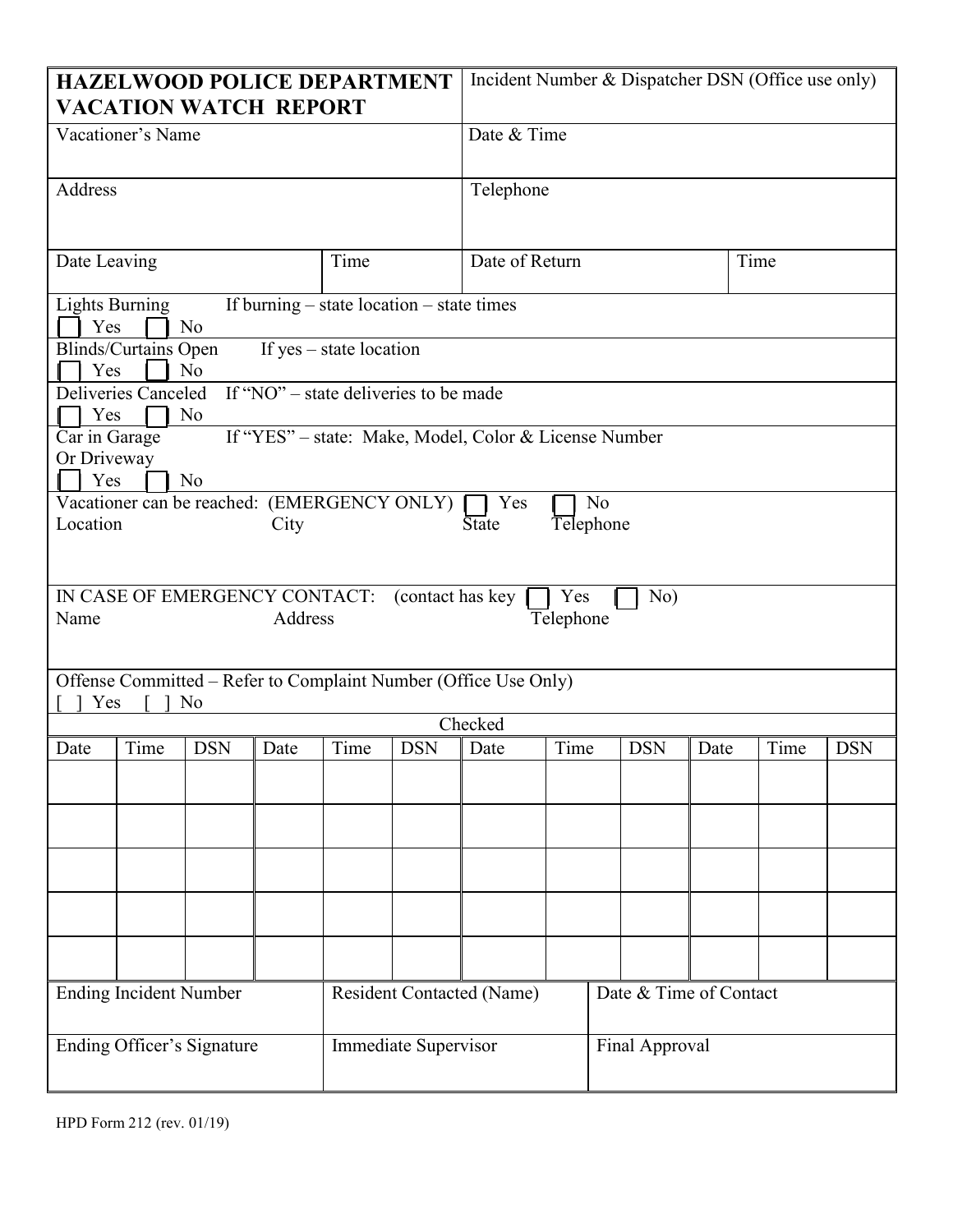| HAZELWOOD POLICE VACATION WATCH REPORT CONTINUATION                                                       |  |  |  |  |  |  |  |            |  |  |  |
|-----------------------------------------------------------------------------------------------------------|--|--|--|--|--|--|--|------------|--|--|--|
| Checked<br>Time<br><b>DSN</b><br>Time<br><b>DSN</b><br>Time<br>Time<br>Date<br>Date<br><b>DSN</b><br>Date |  |  |  |  |  |  |  | <b>DSN</b> |  |  |  |
| Date                                                                                                      |  |  |  |  |  |  |  |            |  |  |  |
|                                                                                                           |  |  |  |  |  |  |  |            |  |  |  |
|                                                                                                           |  |  |  |  |  |  |  |            |  |  |  |
|                                                                                                           |  |  |  |  |  |  |  |            |  |  |  |
|                                                                                                           |  |  |  |  |  |  |  |            |  |  |  |
|                                                                                                           |  |  |  |  |  |  |  |            |  |  |  |
|                                                                                                           |  |  |  |  |  |  |  |            |  |  |  |
|                                                                                                           |  |  |  |  |  |  |  |            |  |  |  |
|                                                                                                           |  |  |  |  |  |  |  |            |  |  |  |
|                                                                                                           |  |  |  |  |  |  |  |            |  |  |  |
|                                                                                                           |  |  |  |  |  |  |  |            |  |  |  |
|                                                                                                           |  |  |  |  |  |  |  |            |  |  |  |
|                                                                                                           |  |  |  |  |  |  |  |            |  |  |  |
|                                                                                                           |  |  |  |  |  |  |  |            |  |  |  |
|                                                                                                           |  |  |  |  |  |  |  |            |  |  |  |
|                                                                                                           |  |  |  |  |  |  |  |            |  |  |  |
|                                                                                                           |  |  |  |  |  |  |  |            |  |  |  |
|                                                                                                           |  |  |  |  |  |  |  |            |  |  |  |
|                                                                                                           |  |  |  |  |  |  |  |            |  |  |  |
|                                                                                                           |  |  |  |  |  |  |  |            |  |  |  |
|                                                                                                           |  |  |  |  |  |  |  |            |  |  |  |
|                                                                                                           |  |  |  |  |  |  |  |            |  |  |  |

HPD Form 212 a (rev. 01/19)